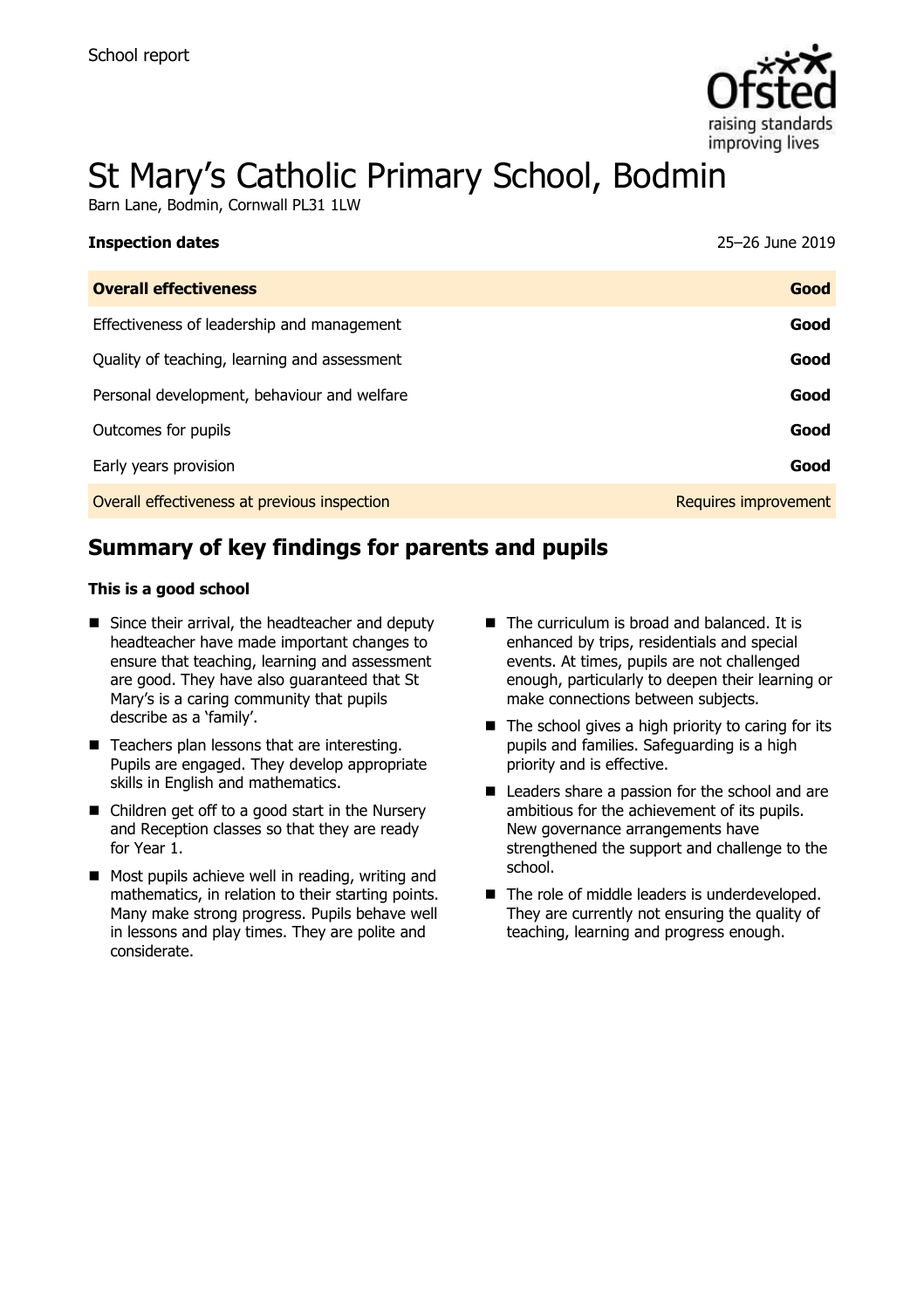

# **Full report**

### **What does the school need to do to improve further?**

- Develop middle leaders so that they:
	- have the necessary knowledge and skills to lead their areas of responsibility
	- take greater ownership of the quality of teaching and learning, support other staff and hold them to account
- **Ensure that there are better planned activities and opportunities throughout the** curriculum so pupils can deepen their knowledge and make the best progress that they can.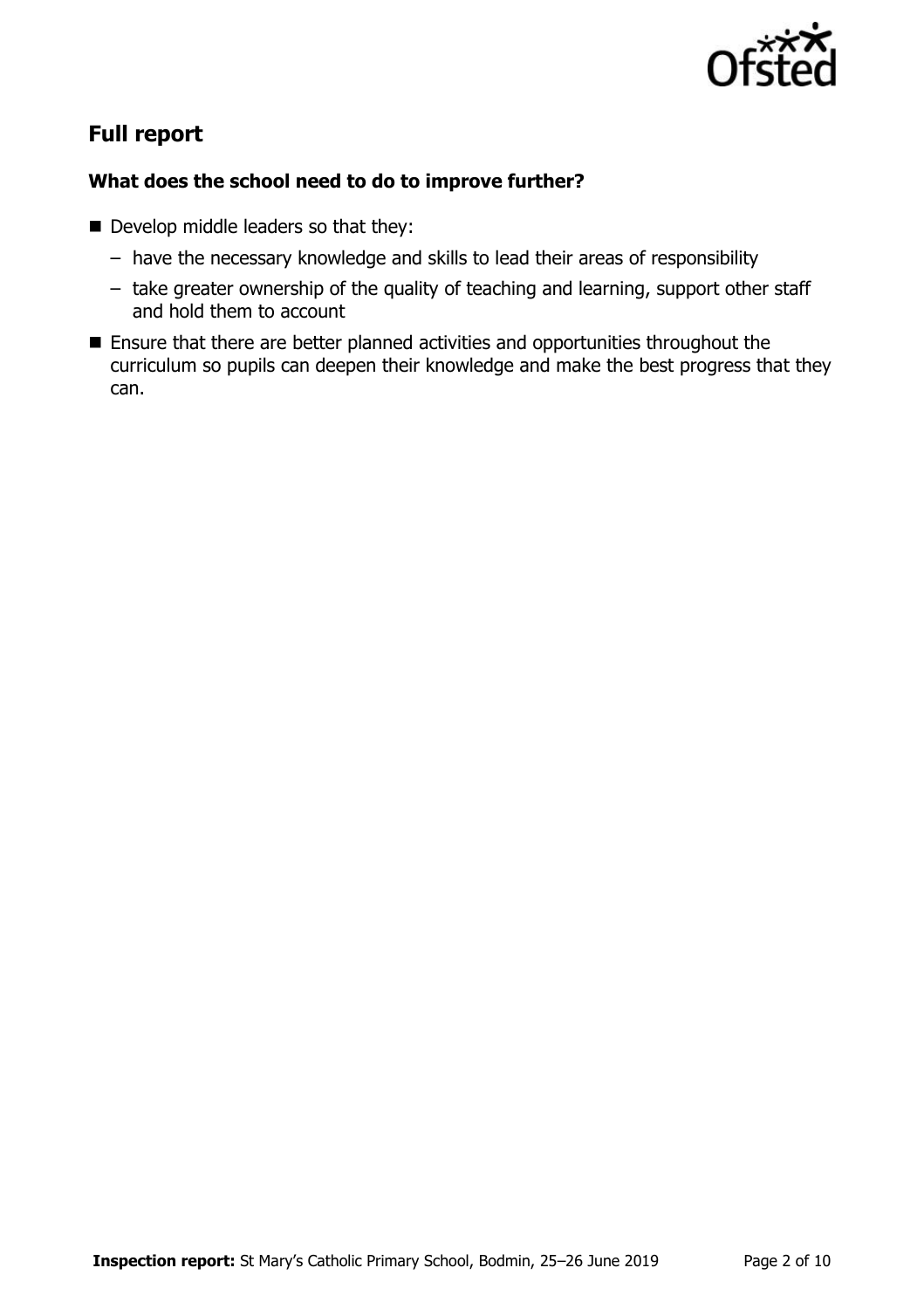

# **Inspection judgements**

#### **Effectiveness of leadership and management Good**

- The headteacher and deputy headteacher have high expectations for all pupils. They are clear that every pupil should have the opportunities to achieve to the best of their ability and learn through interesting activities, and that everyone should behave well. These expectations mean that they have made important changes to develop the school since its last inspection.
- Throughout this period of change, the headteacher has maintained a collaborative approach to bring about improvements. She has strengthened the morale of staff. The staff who replied to the Ofsted survey agreed that the school has improved and that they are proud to work at St Mary's.
- On their appointment, senior leaders reviewed the way in which mathematics and English were taught. They provided effective professional development for staff to learn about different approaches. Staff adapted methods and now basic skills are taught systematically.
- Leaders have ensured that assessment processes are robust. Pupil progress meetings and regular monitoring ensure that pupils who might be at risk of underachieving are identified and interventions put in place.
- Senior leaders regularly monitor the quality of teaching through examining data and books and carrying out learning walks and observations. Through support, training and challenge, teachers have improved their practice. Any underperformance has been challenged vigorously.
- The trust and senior leaders have rightly identified that middle leadership is not yet effective in ensuring the quality of teaching and learning in subjects. They have adapted the roles of individuals, made a new appointment, and have appropriate plans in place to further develop responsibilities to embed changes and further improve practice.
- The curriculum is systematically planned to ensure coverage of different subjects. Pupils enjoy a wide range of interesting activities. At times, planned activities in the classroom do not always enable pupils to revisit, extend or deepen their knowledge or apply their skills sufficiently.

#### **Governance of the school**

- Plymouth CAST multi-academy trust ensured that the leadership of the school was secured when the previous headteacher and deputy headteacher left the school. They provided good support for the new headteacher in her first year. The trust has recently adapted the way it holds its schools to account. Regular visits from the education standards manager ensure that there is a shared view of the performance of the school and the headteacher is held to account effectively. Cluster arrangements and links with other schools provide opportunities for staff to share their expertise with others.
- The local governing body offers an additional and very valuable perspective. It represents the voice of parents, the community and the local parish effectively.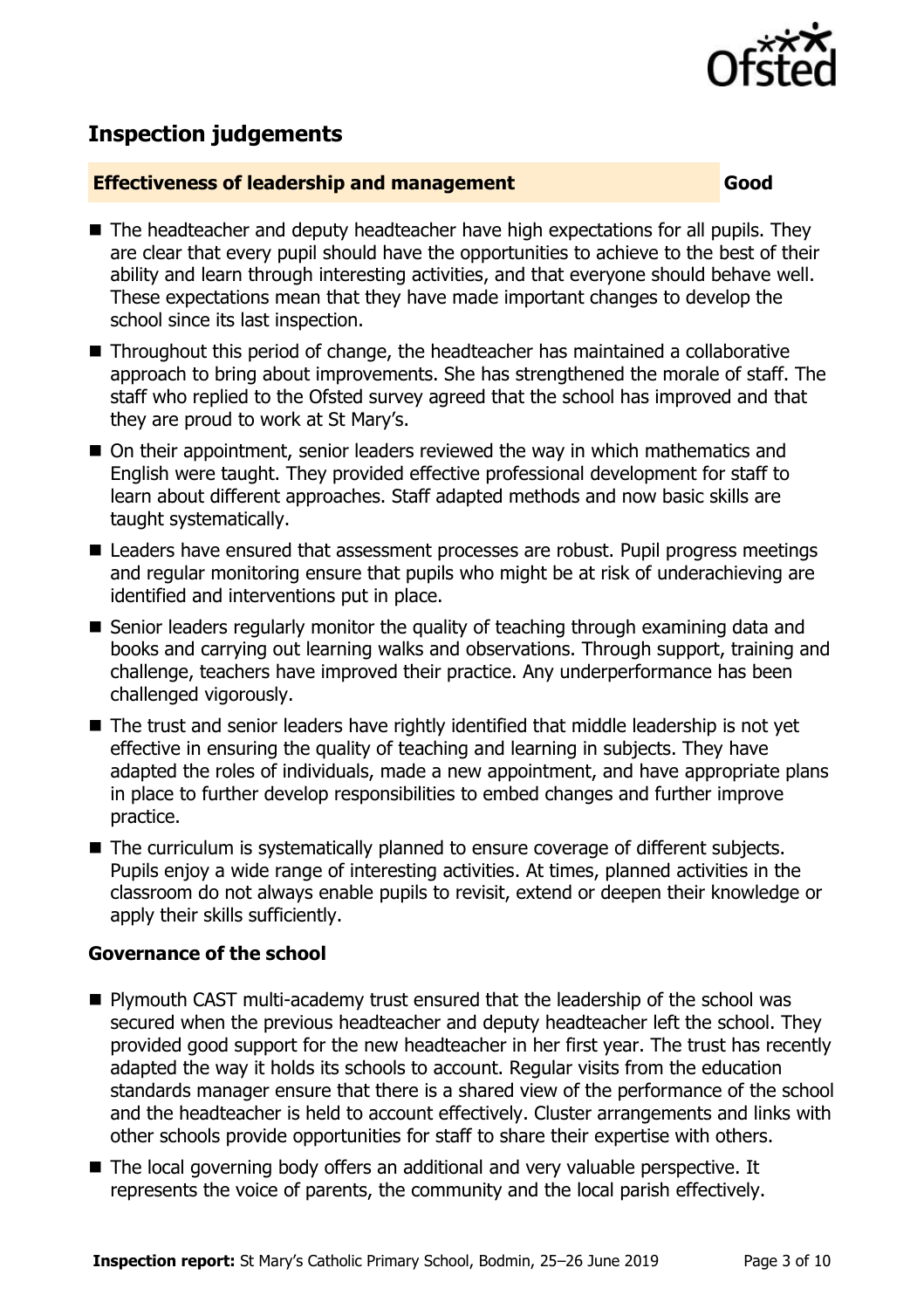

Governors bring a deep passion and commitment to ensure that St Mary's school's values are evident in all its work. Through their regular visits, focused monitoring and meetings with staff and pupils, governors check that the school is safe and pupils are learning.

#### **Safeguarding**

- $\blacksquare$  The arrangements for safeguarding are effective.
- Staff are very committed to the welfare of all pupils. Leaders ensure that staff are trained and regularly check that staff and governors understand their particular responsibilities. Clear policies and procedures are in place. Leaders ensure that all the required checks are made on adults who work with pupils.
- Those leaders who are responsible for safeguarding ensure that they know pupils and their families well. The pastoral support worker plays a key role in supporting families at the earliest opportunity so that concerns do not get worse. She provides practical and emotional support for pupils and their families.
- Leaders are knowledgeable about other agencies and work with them appropriately. They have high expectations and a determination to ensure that all pupils receive the best support.
- Parents and staff who responded to Ofsted's online surveys say that pupils are kept safe. The pupils that inspectors met were very clear that any issues would be sorted out by kind adults.

#### **Quality of teaching, learning and assessment Good**

- All teachers have established an effective environment for learning. They ensure that lessons are motivating, behaviour is managed, and activities are planned and available.
- Teachers and support staff work hard to give pupils individual attention. They are on hand to give feedback, challenge more, support and clarify misconceptions. Pupils spoken to say that there is always someone who will help them.
- $\blacksquare$  Teachers plan activities that capture pupils' interest. In key stage 1, in particular, they provide varied equipment so that pupils can explore concepts in a different way. In key stage 2 teachers provide stimuli that are thought-provoking.
- The teaching of phonics and reading is effective. Pupils use the sounds they have learned to read unfamiliar words. Older pupils develop a love of reading.
- Mathematics teaching allows for thinking and explanation. Pupils are keen to learn and contribute. They discuss their ideas and challenge each other's thinking with appropriate mathematical language.
- Teachers plan work for pupils of different abilities. However, some of these activities and a small amount of teaching do not challenge pupils systematically. Pupils readily comply with instructions and complete work but they do not always deepen or extend their knowledge, given their starting point.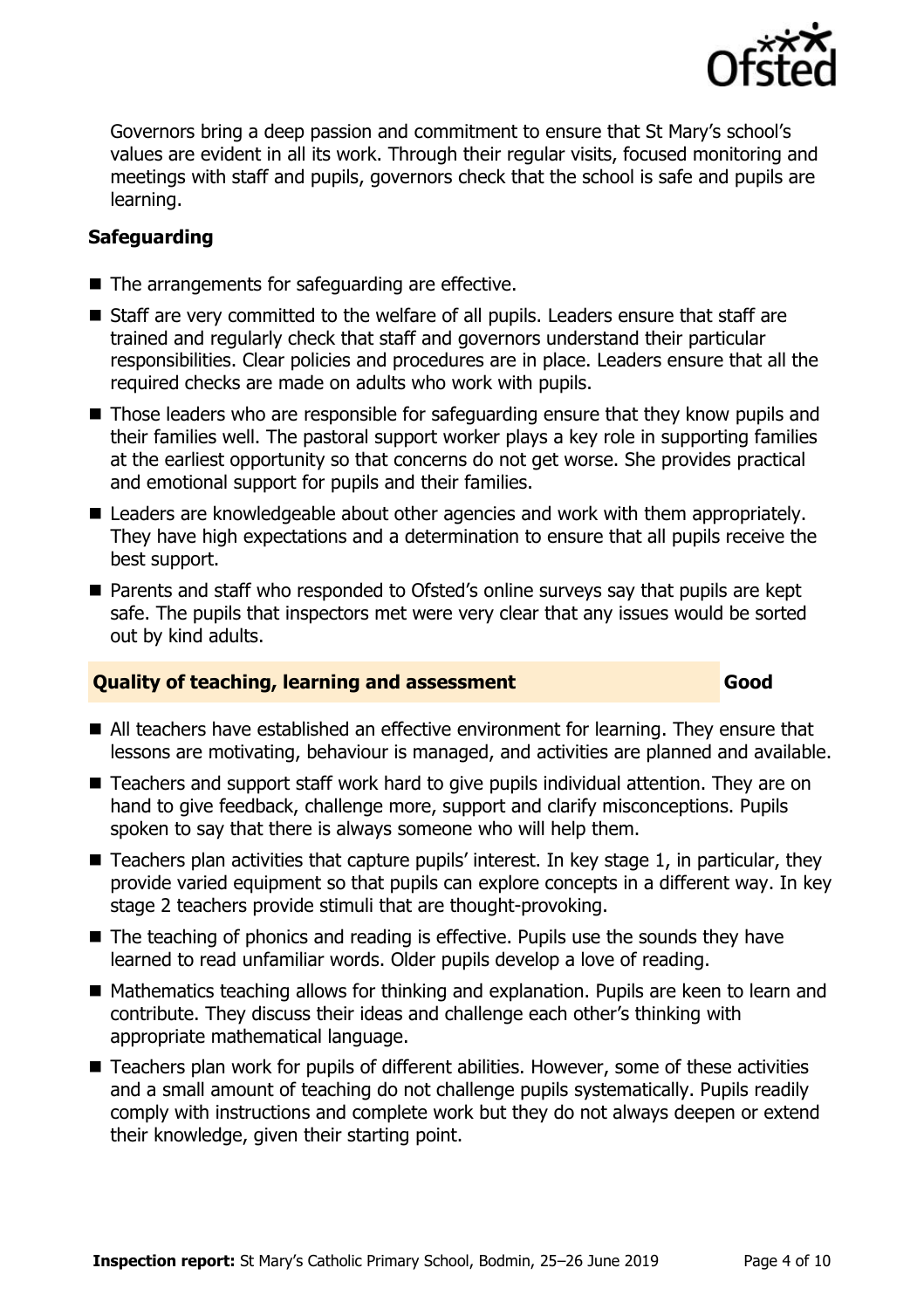

#### **Personal development, behaviour and welfare Good Good**

#### **Personal development and welfare**

- The school's work to promote pupils' personal development and welfare is good.
- **Pupils spoken with are very proud of their school. A group of pupils described the school** as 'a community and a family where help is at hand'. They said that 'once you have joined St Mary's community you will always be part of it.'
- **Pupils are encouraged to respect each other and to focus on values such as love,** kindness and wisdom. They are very ready to celebrate the successes of others or to include other pupils in their groups, so no one is left out.
- $\blacksquare$  Bullying is rare. It is effectively managed when it happens, with a focus on follow up and checking outcomes. Pupils are very clear that bullying is not tolerated.
- **Pupils engage in charity work and work in the community. They fundraise at a local,** national and a global level.
- The school ensures through the curriculum that pupils have experiences of different cultures and beliefs. Pupils are aware of British values and the importance of tolerance of others. Sometimes, knowledge is superficial and does not enable pupils to relate these issues to their own community, or to question and debate sufficiently.

#### **Behaviour**

- The behaviour of pupils is good.
- Staff manage behaviour well. There are clear systems in place. Staff recognise how much behaviour has improved over the last two years.
- The school has considered its approach to behaviour and well-being. Staff have been trained to understand behaviour better. Interventions and activities such as forest school give opportunities to pupils to work together and reflect. The school is calm and purposeful.
- **Pupils behave appropriately in lessons. They listen and respond to staff. They are polite** and work efficiently on their own or in groups.
- Attendance has improved significantly through a tenacious and strategic approach to improving communication. Leaders track and analyse absence. There is good communication with the education welfare officer. Good attendance is rewarded at individual and class level. Attendance is now similar to the national average.

#### **Outcomes for pupils Good**

- $\blacksquare$  The proportion of pupils achieving well by the end of key stage 2, in relation to their starting points, has greatly improved and many made strong progress. Work in books and the school's data show that current Year 6 pupils are also making good progress.
- In 2018, pupils' attainment at the end of Year 2 was below average. The school recognises that this was due to a number of factors, including previous inconsistent teaching. Teaching has been strengthened. Available data and work in books show that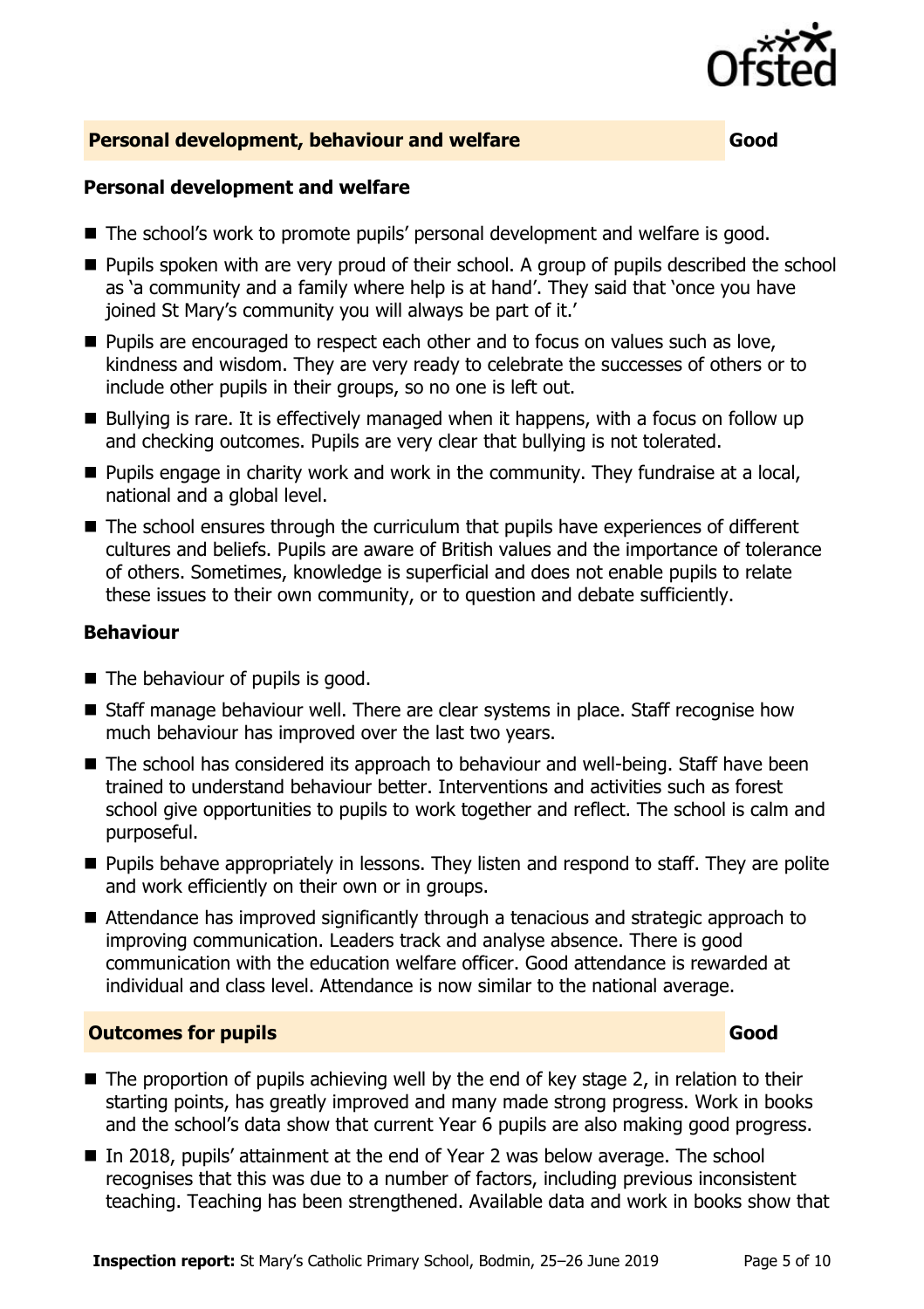

progress of the current Year 2 is good and that many are achieving well.

- Leaders recognise that some pupils have underperformed in the past. Improved teaching, rigorous monitoring and intervention mean that the vast majority of pupils are back on track and making strong progress in reading, writing and mathematics.
- **Pupils read with enthusiasm and confidence. They enjoy the challenge of reading books** appropriate to their needs and then answering questions.
- As pupils go through the school they develop their writing for different purposes such as diaries, letters and newspaper articles. They develop good grammar and punctuation.
- $\blacksquare$  Pupils enjoy mathematics. They develop skills and knowledge. They talk about how they learn to 'do', 'think', 'solve' and 'explain'. They are particularly stimulated by applying their mathematics to real life situations such as running a theme park.
- Pupils who are disadvantaged, those with special educational needs and/or disabilities (SEND) or those at risk of underachievement, frequently make rapid progress as a result of carefully chosen and implemented interventions.
- Work in topic books sometimes shows a lack of independent thinking, high-quality writing or the links to other subjects.

#### **Early years provision Good Good**

- Nursery and Reception staff provide a range of interesting and stimulating activities in their bright and attractive classrooms. Children are engaged and practise skills because they are interested and motivated.
- Children develop good skills for learning. They learn to concentrate, work alongside or with others, share equipment and cooperate. They are attentive to adults in group sessions. They ably follow routines. They are prepared well for Year 1.
- Staff carry out detailed assessment of children when they are first admitted. Children's skills, knowledge and understanding are then captured in a variety of ways and routinely checked to ensure that they are making good progress.
- A high proportion of children enter Nursery with lower starting points than would be typical for children of this age range. The children make rapid progress, and by the end of Reception Year the proportion of children achieving a good level of development, the standard expected, is similar to the national average.
- Staff sensitively support children. They gently encourage them to explore and develop their early literacy, writing and number. Children therefore are becoming confident to write and count. At times, planned activities and questioning in groups do not challenge children enough so that the most able individuals do not have the opportunities to build on their prior knowledge.
- The early years leader is effective and enthusiastic to keep improving the provision. She works closely with the Nursery lead professional to ensure that there are common expectations, that transitions are seamless and that there is a continuity for children so they continue to learn.
- **Parents and carers are very happy with the provision. They feel their children are happy** and well cared for. Many enjoy the homework tasks that their children are set and share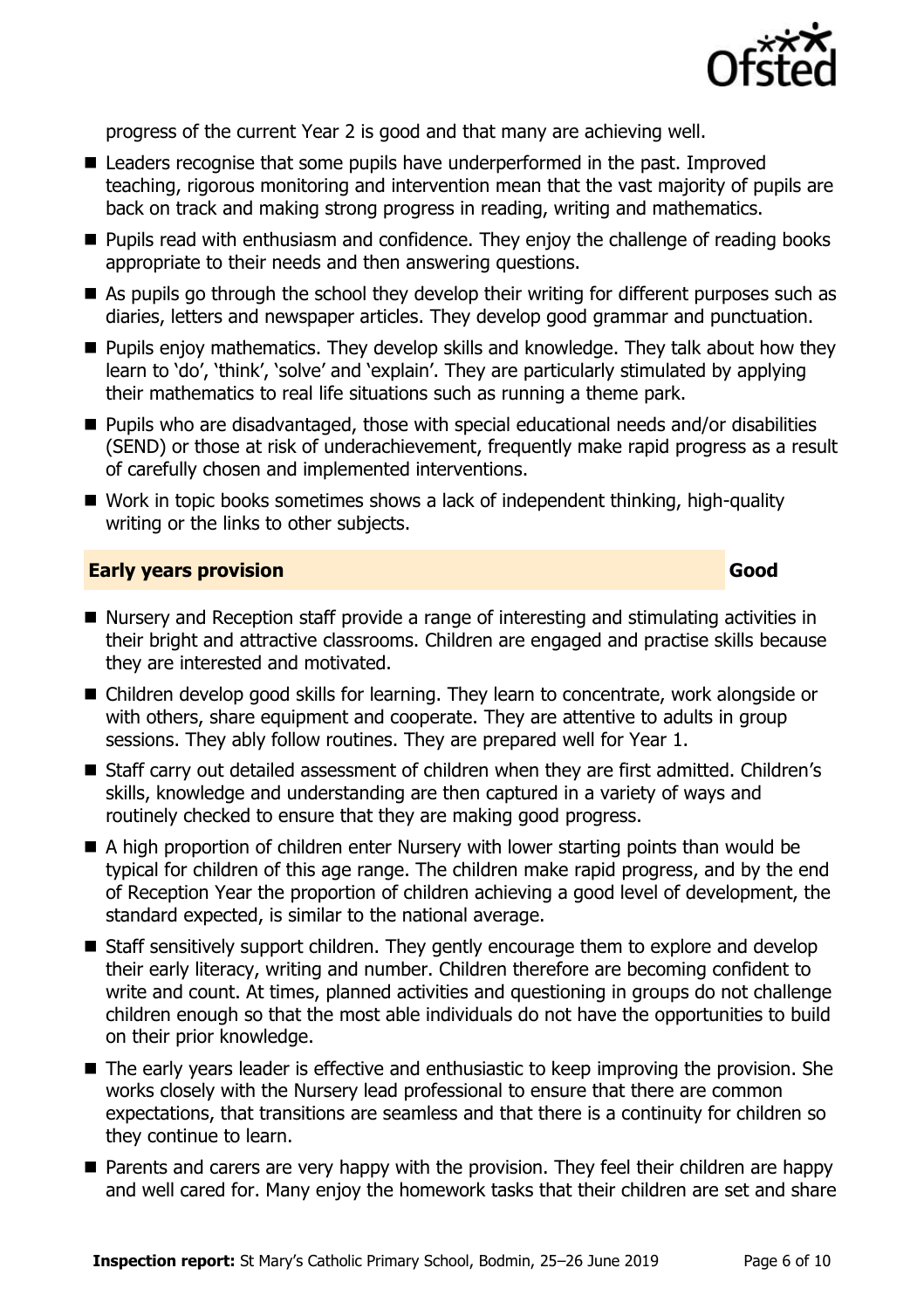

these with staff so that achievements can be celebrated.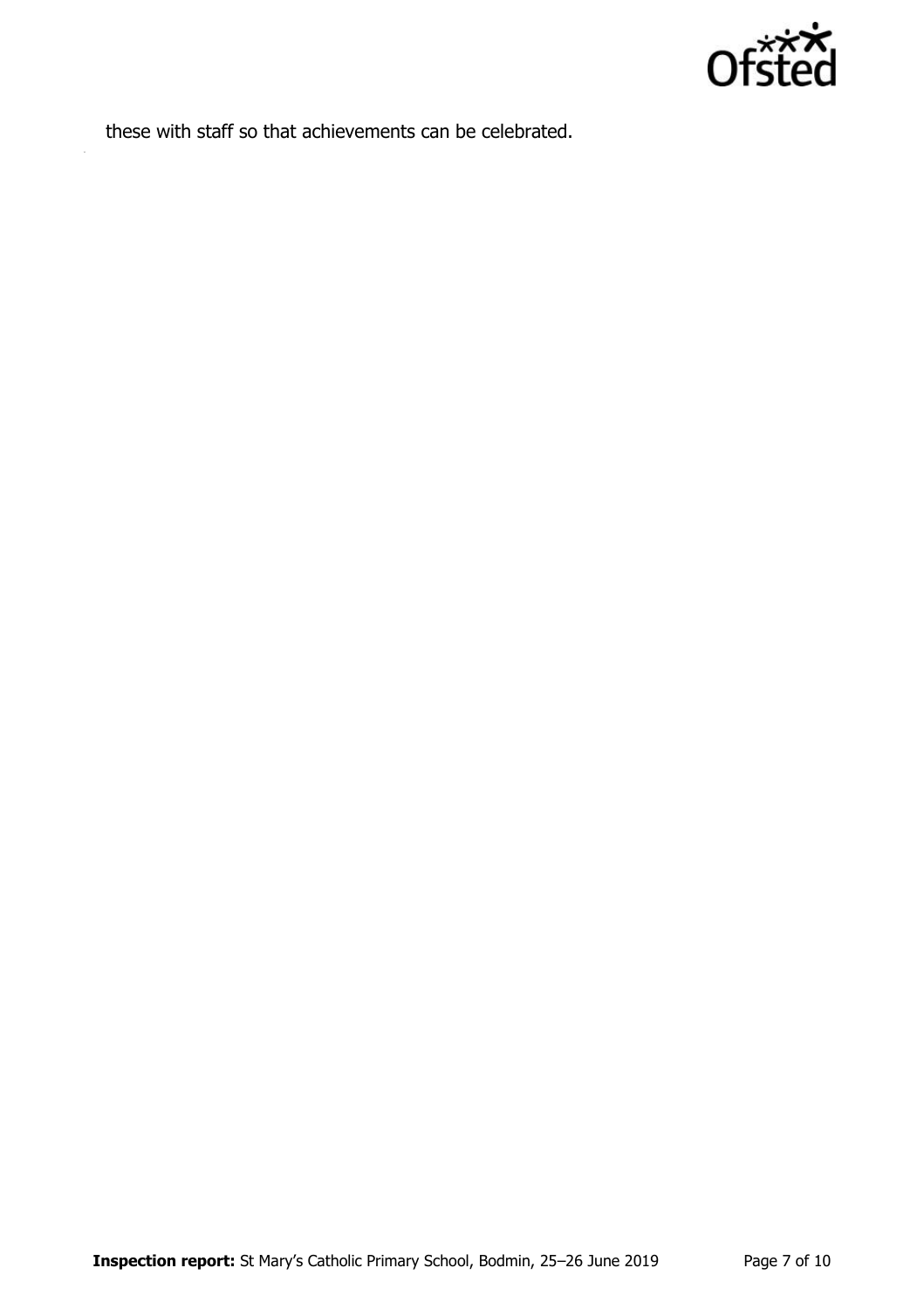

# **School details**

| Unique reference number | 140773   |
|-------------------------|----------|
| Local authority         | Cornwall |
| Inspection number       | 10088333 |

This inspection of the school was carried out under section 5 of the Education Act 2005.

| Type of school                      | Primary                           |
|-------------------------------------|-----------------------------------|
| School category                     | Academy converter                 |
| Age range of pupils                 | 3 to 11                           |
| Gender of pupils                    | Mixed                             |
| Number of pupils on the school roll | 233                               |
| Appropriate authority               | Board of trustees                 |
| Chair                               | Rt. Hon. Lord Burnett             |
| <b>Headteacher</b>                  | <b>Alison McDonald</b>            |
| Telephone number                    | 01208 73218                       |
| Website                             | www.st-marys-bod.cornwall.sch.uk  |
| <b>Email address</b>                | head@st-marys-bod.cornwall.sch.uk |
| Date of previous inspection         | 10-11 January 2017                |

### **Information about this school**

- The school is of average size for a primary school. The proportion of pupils who are eligible for pupil premium is similar to the national average. There is a smaller proportion of pupils than average with SEND.
- St Mary's is a member of Plymouth CAST multi-academy trust. The school is monitored by the trust's education standards manager. In addition, a local governing body supports and challenges the school.
- The headteacher joined the school in September 2017, initially on a secondment.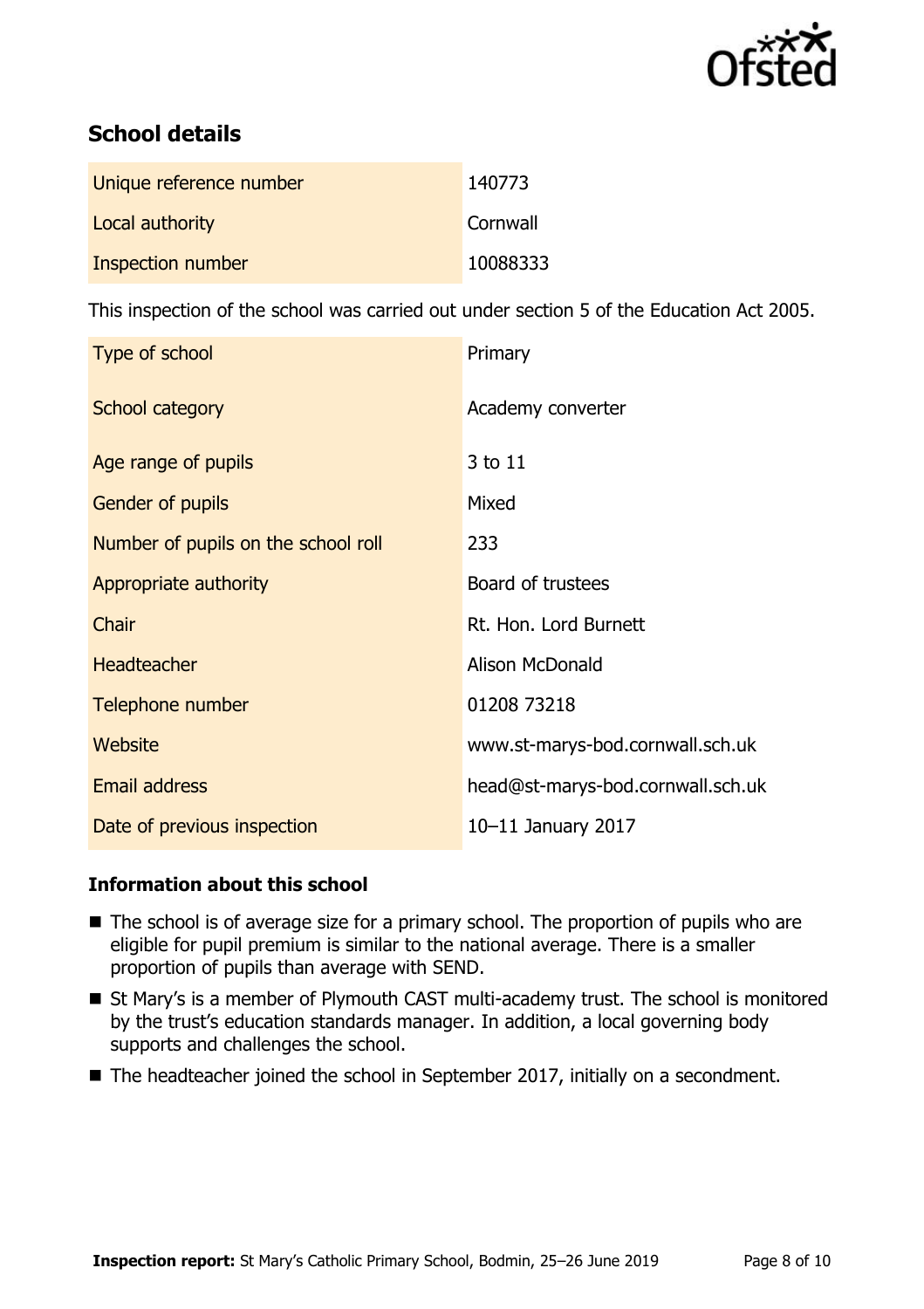

# **Information about this inspection**

- Inspectors observed learning in all classes, jointly with members of the senior leadership team. They scrutinised pupils' books and discussed and analysed a range of information about pupils' progress.
- Inspectors listened to pupils read. They spoke to pupils while visiting classrooms and at playtimes. In addition, inspectors met with a group of pupils formally to find out their views of the school.
- A range of meetings was held with the headteacher, deputy headteacher, middle leaders and staff. The lead inspector met with representatives from the local governing body and the education standards manager. He spoke with the chief executive officer of Plymouth CAST by telephone.
- Inspectors reviewed various documents provided by the school. These included the school's self-evaluation, the school development plan and documents relating to safeguarding.
- $\blacksquare$  The views of some parents were collected at the beginning of the school day and as they were watching sports day. Inspectors took account of the 37 responses to Ofsted's online questionnaire, Parent View. They also considered the 18 responses to the staff survey.

#### **Inspection team**

| Stephen McShane, lead inspector | Her Majesty's Inspector |
|---------------------------------|-------------------------|
| Justine Hocking                 | <b>Ofsted Inspector</b> |